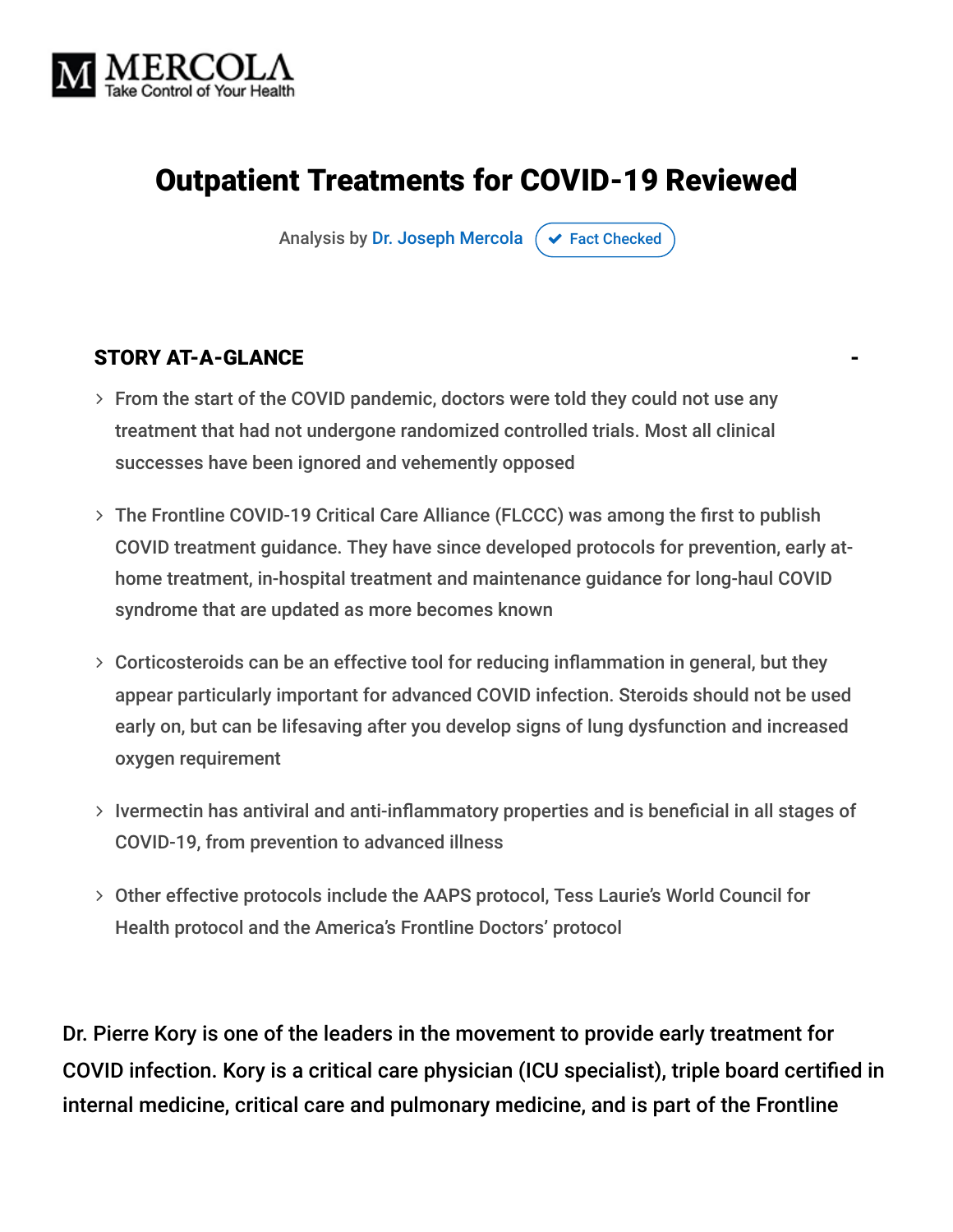COVID-19 Critical Care Alliance (FLCCC), which was among the first to publish COVID treatment guidance.

Kory spent most of his career at the Beth Israel Medical Center in Manhattan, New York, where he helped run the intensive care unit. He also had a busy outpatient practice. About six years ago, he was recruited to the University of Wisconsin Medical Center in Milwaukee, Wisconsin, where he led the critical care service. "When COVID hit, I was in a leadership position," he says. "I resigned, because of the way they were handling the pandemic."

### Treatment Options Have Been Vehemently Opposed

University of Wisconsin Medical Center, like most hospitals across the U.S., insisted on providing supportive care only, and Kory refused to remain in a leadership position under those circumstances. Patients were, for the first time in modern medical history, told to just suffer at home until they were near death, then go to the hospital where they were placed on deadly ventilator treatment.

"I knew there was a variety of treatments that we could use [yet] we were using nothing," he says. Doctors were even told to not use anticoagulants, even though blood clotting was "through the roof" in many patients. "You could draw blood and actually see the blood clotting very quickly in the tubes," he says.

Since those early days, the disease seems to have changed considerably. We don't see the high rates of blood clotting anymore, for example, which is good news.

But for some reason, from the very start, "they were literally telling us that we needed randomized controlled trials to do anything," Kory says, and to this day, health authorities are refusing to acknowledge any treatment protocol outside of the incredibly dangerous experimental drug remdesivir, and the experimental COVID jabs.

*"People were dying, [yet] all of my ideas were getting shouted down. My superiors were showing up [to my clinical meetings] and getting me to stand*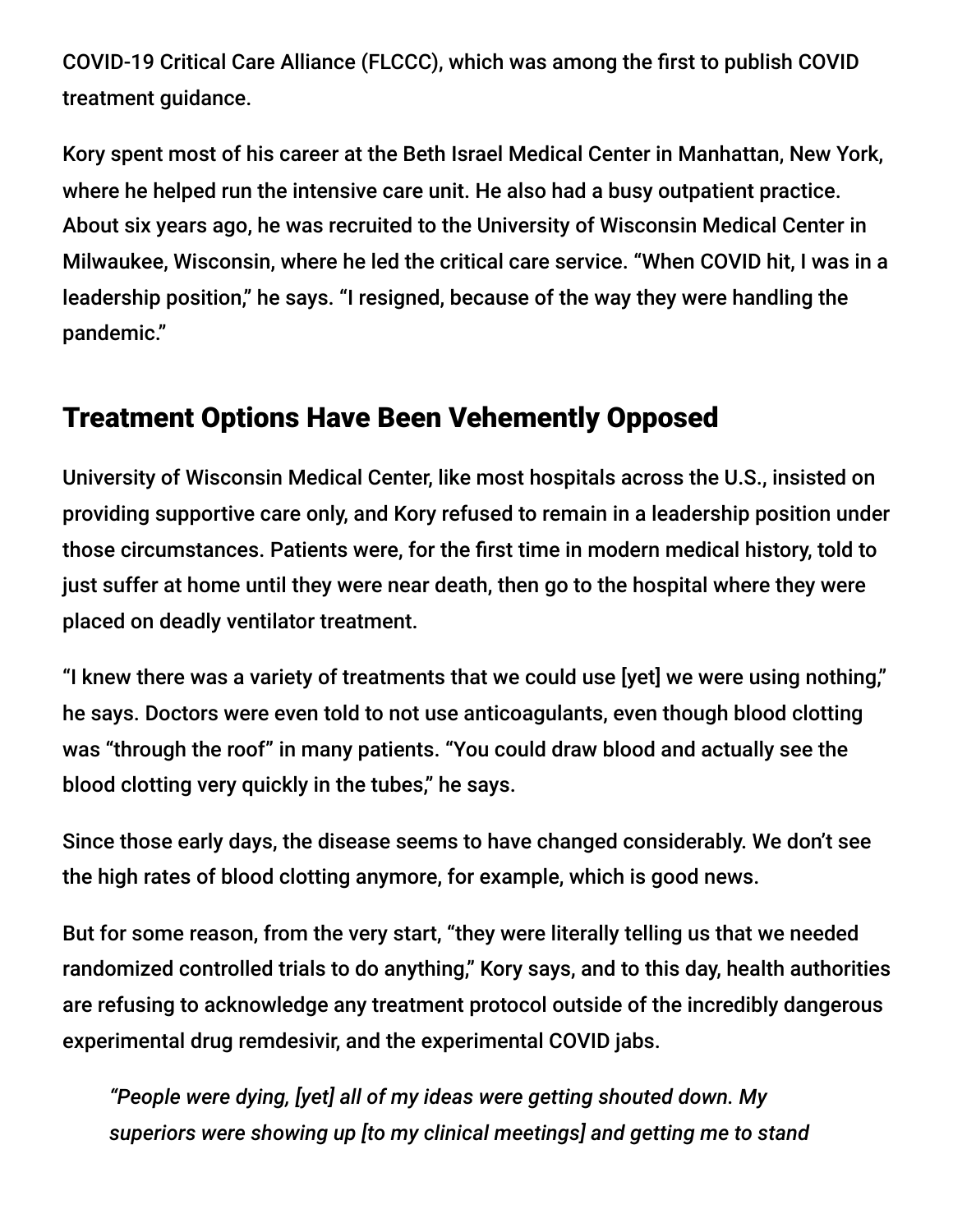*down, because I was entertaining the idea that we should do this, that and the other thing, and they didn't want anything to be done.*

*And so, I said, 'I'm done.' I resigned mid-April 2020. I then went to New York for five weeks and ran my old ICU in New York."*

## The Importance of Steroids in the Treatment of COVID-19

In May 2020, Kory testified before the U.S. Senate, stressing how critical it was to use steroids during the hospital phase of this infection. At that time, he was still employed by the University of Wisconsin. His resignation date had not yet happened, and they "were livid that I was speaking in public, giving my opinion."

This is remarkable, because when you're an expert in a field, "you're actually responsible to share your insight and expertise," Kory says. "Yet they were very unhappy that I was doing that."

Seven weeks later, Kory was vindicated when the British Recovery trial results came out, showing the benefits of corticosteroids. Since then, steroids have become part of standard of care in the hospital phase.

Steroids are an effective tool for reducing inflammation in general, but they appear particularly important for advanced COVID infection. I had a close friend who contracted a very serious case of COVID-19 and kept worsening despite taking everything I suggested.

He knew Dr. Peter McCullough, so he texted him and was told to add prednisone and aspirin to his current regimen. As soon as he took the prednisone, he started getting better.

As explained by Kory, this is a common experience. Importantly, the evidence shows that when used early, during mild infection, corticosteroids do more harm than good. But once you are entering into moderate illness, as soon as you start to see lung dysfunction or the need for oxygen, steroids are critical and are clearly lifesaving.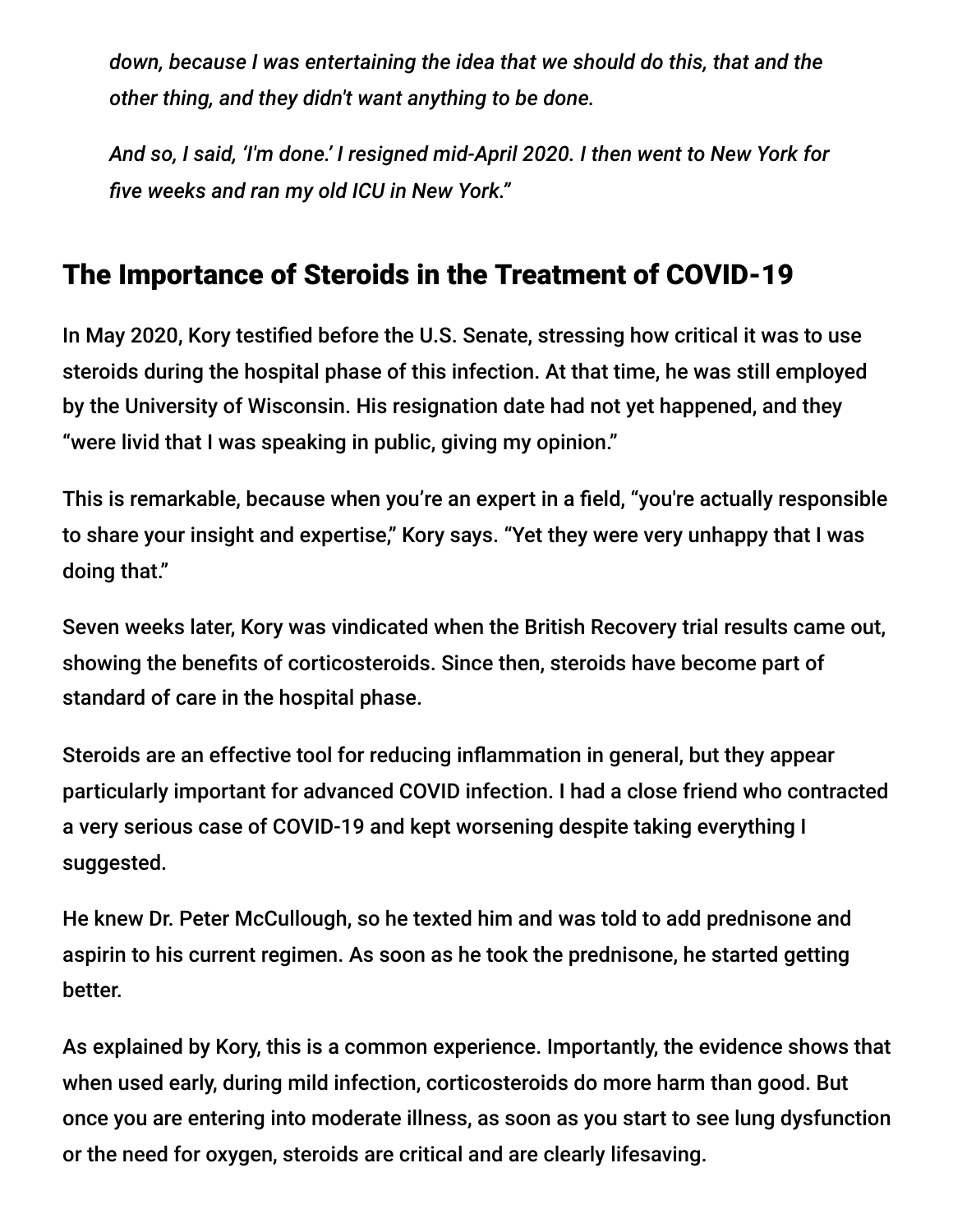#### Steroids Must Be Used at the Correct Time

One of the reasons for this is because SARS-CoV-2 infection triggers a very complex cascade of inflammation. More specifically, Kory says, severe COVID-19 is a macrophage activation syndrome. It's the hyperinflammatory macrophages (a subtype of macrophages) that end up causing organ damage. So, you want to use medicines that either suppress their activity or repolarize them into hypoinflammatory macrophages.

The key is to use the steroids at the correct time  $-$  not too early and not too late, the "Goldilocks" window. There are no hard and fast rules for that, as each patient is different, but as a rule of thumb, do NOT use it until or unless you are seeing a significant worsening of symptoms to where breathing is getting more difficult.

Kory's outpatient protocol includes prednisone on Day 7, 8 or 9, if you're still going downhill. It is important to NOT use it early in the course of the illness as it will actually worsen the infection by increasing viral replication.

The suggested dosage is 1 milligram of prednisone or methylprednisolone per kilogram of bodyweight. When using methylprednisolone (Medrol) (which Kory prefers, in part because lung tissue concentrations are higher than prednisone), he divides it into two daily doses. Kory does not recommend the use of dexamethasone, as it doesn't work as well for lung disease. Yet, most doctors in the U.S. use dexamethasone if they're using steroids at all.

The dose may be increased depending on the severity and trajectory of the infection. "I probably will either double or triple the [dose] until I can get them stable," he says.

*"Once they're off oxygen, then I taper off [the steroid] over about a week to 10 days, sometimes shorter. Depends how long they were on oxygen. If they were on it for a short time, I do a fast taper; if they were on oxygen for a longer time, I'll do a slower taper. But I don't start fully tapering until they're off oxygen."*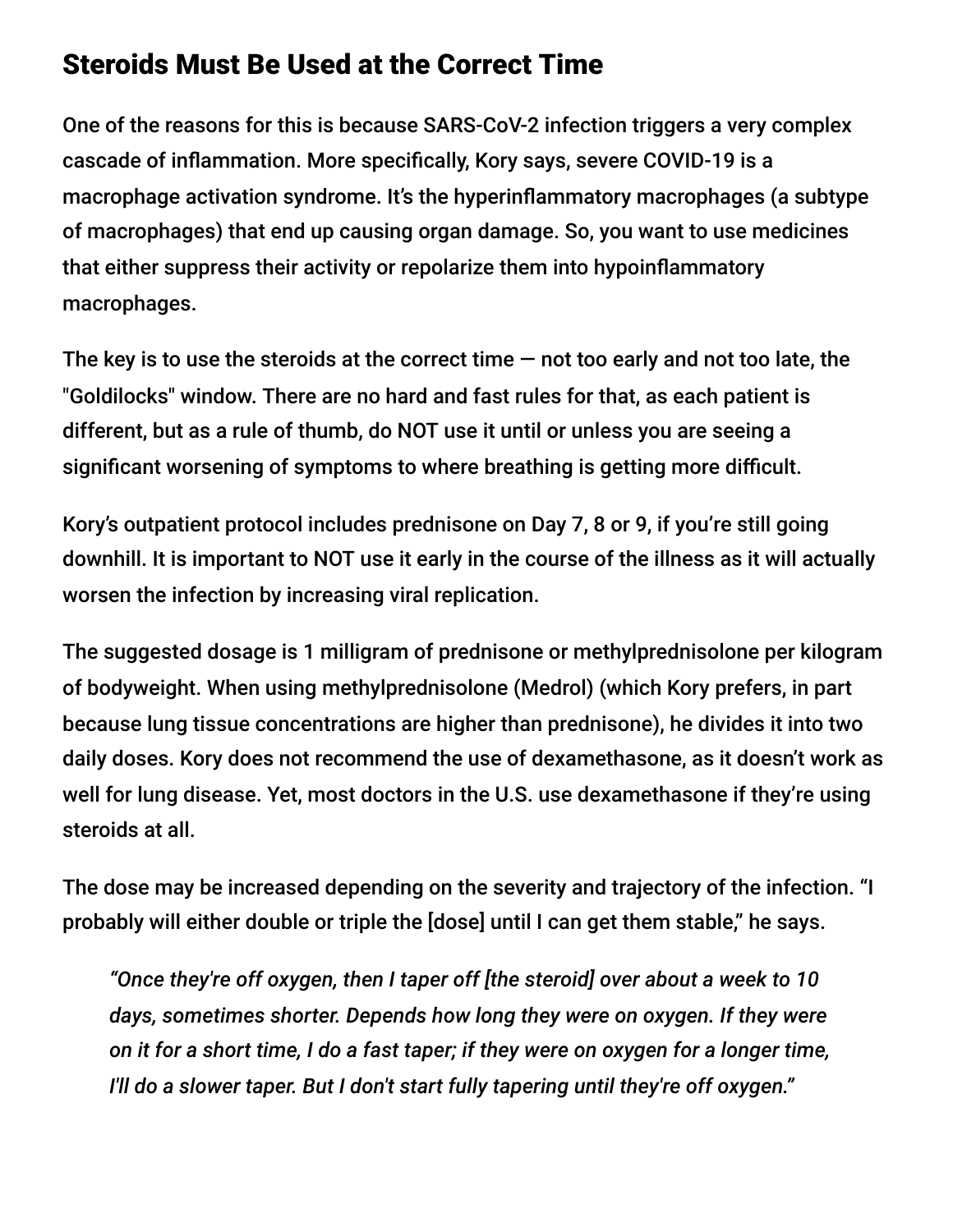#### Anticoagulants — When to Use Them

As mentioned earlier, while early COVID-19 cases often involved severe blood clotting, that feature of the infection appears to have receded. Even when clotting occurs, it's typically much milder than what we saw in the beginning. Still, anticoagulants can be an important component in these cases.

*"What I do with coagulation is, I generally follow the D dimer on admission. D dimer is a marker of endothelial injury and clotting. In patients with normal D dimers, I'll just do routine prophylaxis doses. If it's moderately elevated, I do moderate [doses] and if it's severely elevated, I'll do full dose anticoagulants,"* Kory explains.

He typically uses an anticoagulant called Lovenox. Patients are also given full-dose aspirin, unless there's a contraindication. I suspect fibrolytic enzymes like lumbrokinase and nattokinase, which help degrade fibrin, may be a better alternative to aspirin. Nacetyl cysteine (NAC) is another potential candidate. Kory is not convinced, however:

*"We have used NAC in different disease models over the years. It's a standard treatment for acetaminophen overdose, but not for pulmonary fibrosis. In pulmonary medicine, of which I'm an expert, we had decades where we studied NAC for that. None of those studies panned out. In sepsis, it didn't really pan out.*

*And so, for severe disease, we think it's an effective drug and it's a good antioxidant. I think it does have anticoagulation [effects], but our opinion is that it's generally weak. So, for the hospital phase, we think it's too weak."*

### Vitamin C

Another important component is intravenous vitamin C. While some university hospitals may carry IV vitamin C, most don't but might be able to get it from another local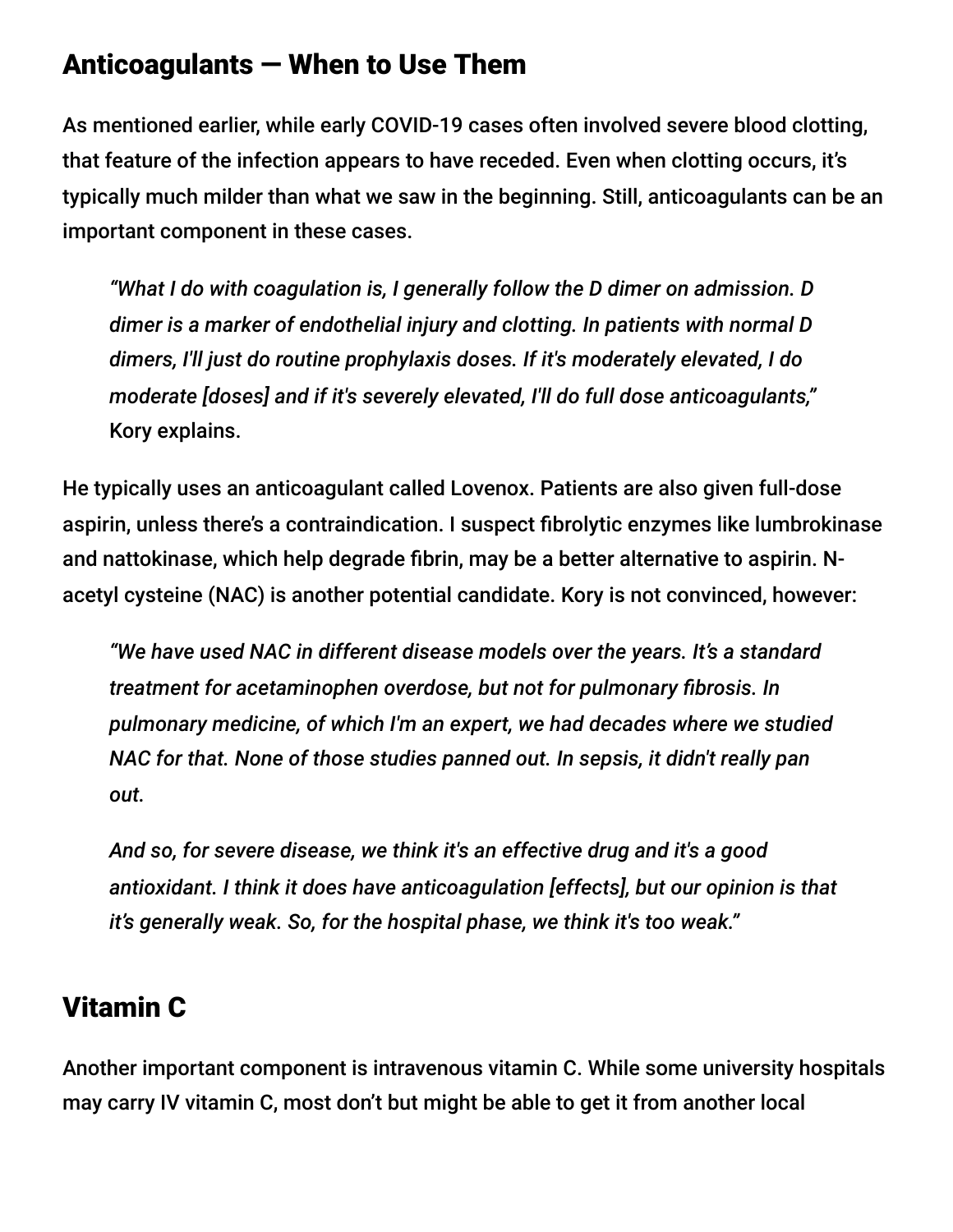hospital. Importantly, the vitamin C needs to be administered within the first six hours of admittance to the ICU in order to work, and it may be similar for COVID.

This is especially true for the relatively low doses recommended by the Math+ protocol of 1,500 mg or 1.5 grams. Many outpatient natural medicine physicians will use 25 grams to 50 grams of IV vitamin C, but most hospitals will not allow this high a dose, even though it is likely that higher doses will work if you missed the early treatment window (the first six hours). So pragmatic logistics is why the Math+ protocol uses relatively low doses.

One suggestion would be to call the hospital you're thinking of using if you ever had to be admitted for COVID and ask if they have it. If not, you can ask your doctor to order it for you and bring it to the hospital, if you or a family member are admitted for COVID or sepsis. The key, of course, is having a doctor who is willing to use it. Some aren't.

*"You should've seen the resistance I got. At one point, I was the director of the main ICU at the University of Wisconsin and the data was so overwhelming, I said, 'Hey, guys, can't we just start a protocol where we just give everybody on admission IV vitamin C? What's the downside?'*

*Everyone started talking about kidney stones and all of this nonsense, and we have so much data to show that doesn't happen in acute illness, or in IV formulations ... I feel like I live in a cartoon of medicine, because every time I discuss something with someone, they just don't believe anything works. Because if it worked, they would be doing it. It's bizarre."*

#### The FLCC Protocol

Sadly, the willful ignorance of many doctors is literally killing many COVID patients who could have, and should have, been saved. There's just no doubt that protocols such as the one developed by the FLCC and the other groups listed below could have saved many, had it been widely implemented. Yet despite its success, many hospitals to this day do not use it.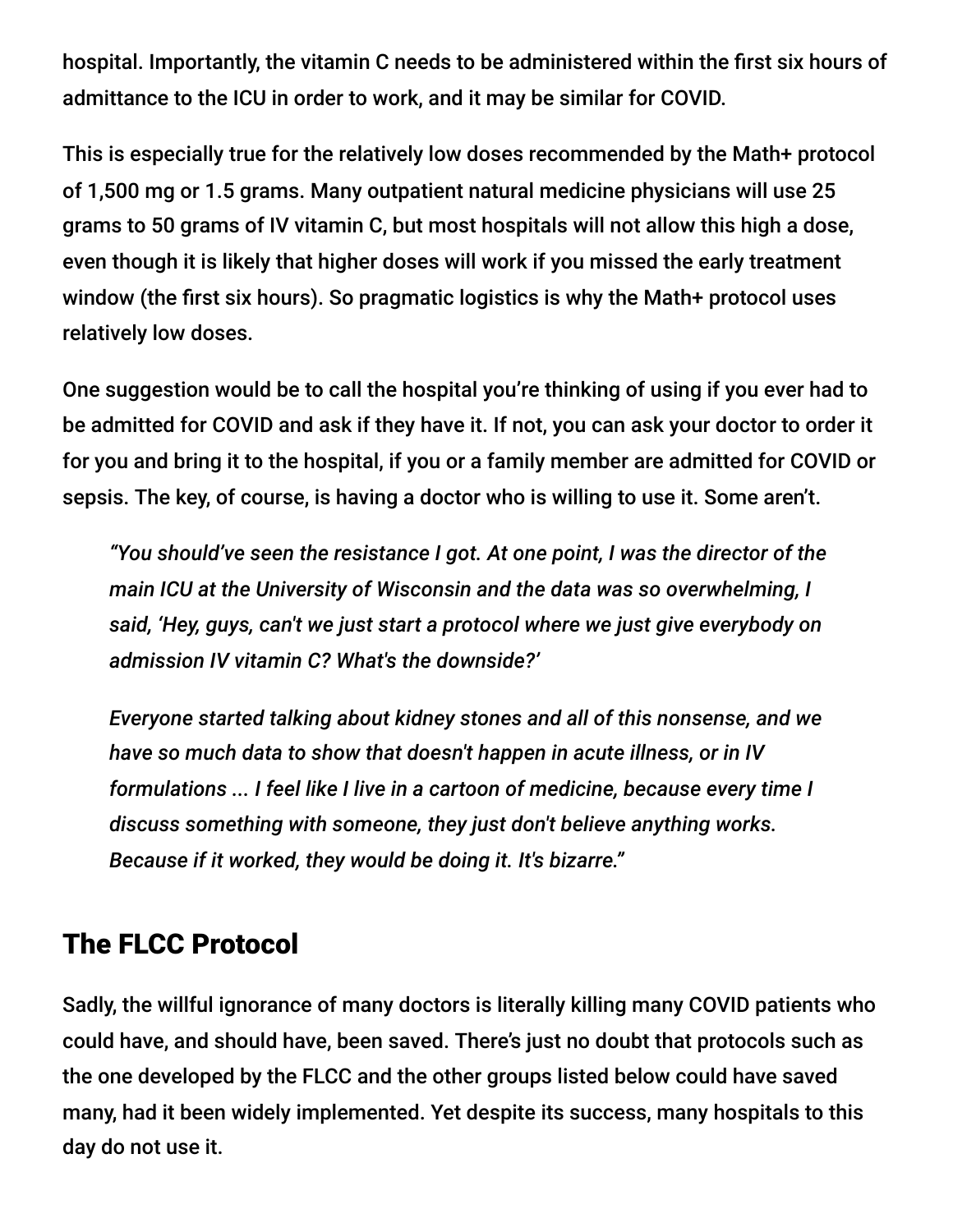*"Our protocol is always evolving,"* he notes*. "We're not saying that this is the only way to treat it. This is how we decided to treat it. We reserve the right to deprioritize or change the dose, or substitute a new medicine.*

*We want to follow the data, the experience and the knowledge of this disease. That's No. 1. No. 2, all of our protocols are combination therapy protocols.*

*And by the way, that gives doctors fits. You know why? Because they want to know, how do you know that this is necessary? There are trials of each individual component showing that they're effective. We believe they're synergistic, but we're never going to do a trial to test every component on our protocols.*

*But there are a number of other protocols. The AAPS has a protocol. The World 1* Council for Health,<sup>2</sup> they have a number of options. So there are many doctors *who might emphasize or de-emphasize a medicine on our protocol. And we do not pretend that ours is the only way. But we do put a lot of thought into it.*

*Most of our medicines are repurposed, so they're not novel. They're very wellknown over decades, their safety profiles are well known, they tend to be generally low cost, and their mechanisms are well-known. A central medicine to all of our protocols — prevention, early treatment, hospital, and late phase like long-haul [syndrome] is ivermectin, for many reasons."*

#### Why Ivermectin?

As noted by Kory, ivermectin is a potent antiviral. "That's been demonstrated for 10 years now in the lab on a number of viruses," he says. "They've shown that it interrupts replication of Zika, Dengue, West Nile, even HIV. And then the clinical studies are just overwhelming." He continues:

*"Can I just take one minute to say that if anyone wants to call ivermectin a controversial medicine, I just want to call out it is absolutely not controversial.*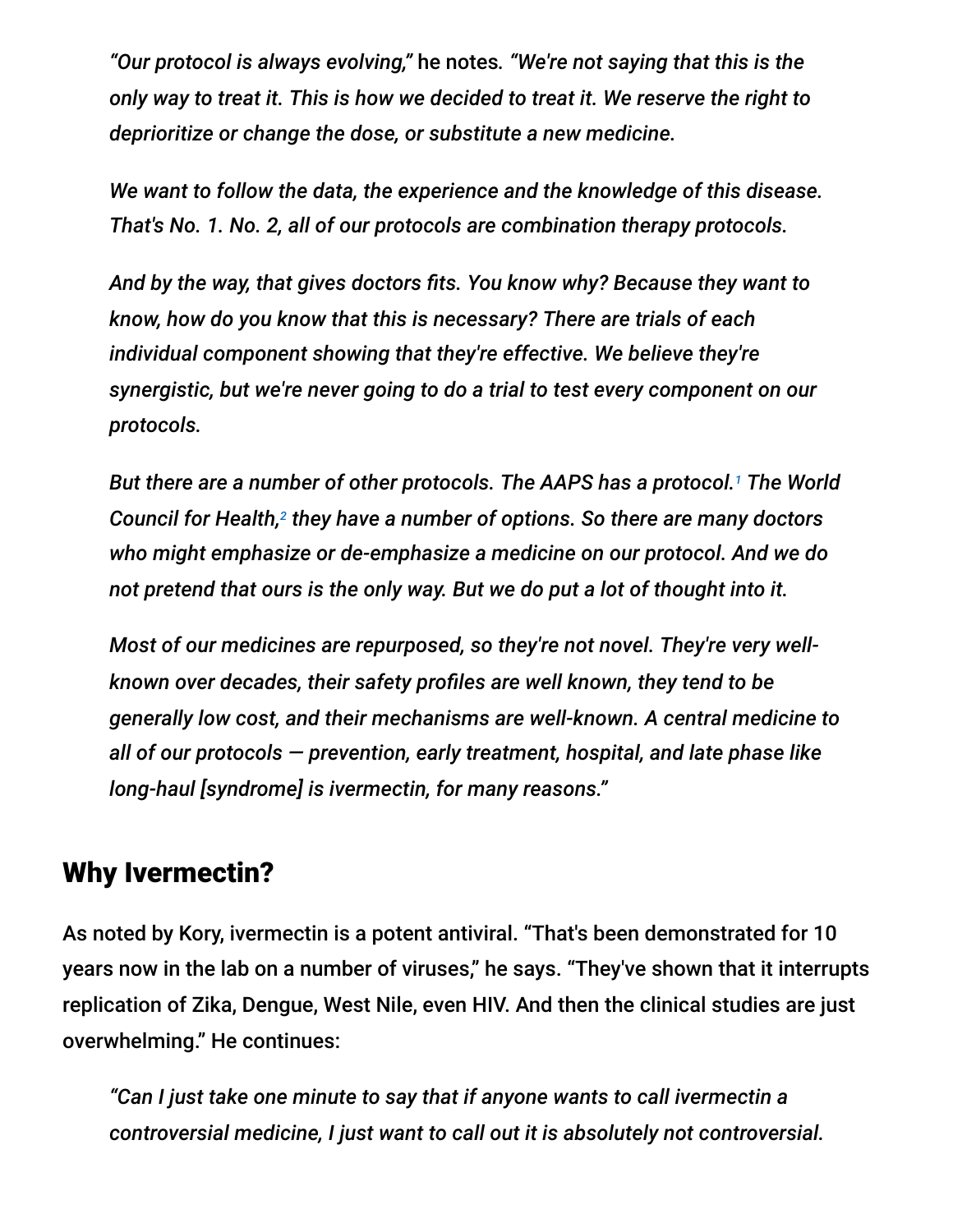*It is a medicine that is buried in corruption, and the corruption is in the suppressing of its efficacy. There are immense powers that do not want the efficacy of that drug to be known because, if it is known and becomes standard of care, it will obliterate the market for a number of novel pharmaceutical products.*

*When you look at the actions taken against ivermectin, it can only be understood that it's threatening something big and powerful, because boy has it been attacked [even though it's been used in] 64 controlled trials, almost every single one of them showing benefit, many of them large benefits.*

*Yet they distort it to make it seem like it's controversial. It's absurd. We know it works. We know it from in vitro, in vivo animal studies, and case series."*

One of the first case series, from the Dominican Republic, was published in June 2020. They treated 3,300 consecutive emergency room COVID patients with ivermectin. Of those, only 16 went on to be hospitalized and one died. That's pretty profound, considering these were severely ill individuals.

Importantly though, there is a dose-response relationship to the viral load. The Delta variant has been shown to produce viral loads that are 250 times higher than Alpha, and as Delta became predominant, breakthrough cases in the prevention protocol started happening.

*"I'm one of them. I got COVID while I was taking it weekly,"* Kory says. *"Now we're doing it twice weekly. Is it the right dose? We're not sure. But we're seeing much fewer breakthroughs now on a higher dose. Could it be higher? Maybe. But, but we know it works as prevention."*

Higher doses of ivermectin are also used for treatment of Delta. In more advanced stages, the drug is useful thanks to its anti-inflammatory properties. Contrary to many other drugs, ivermectin is beneficial in all stages of the infection.

### Vitamin D Optimization Is Crucial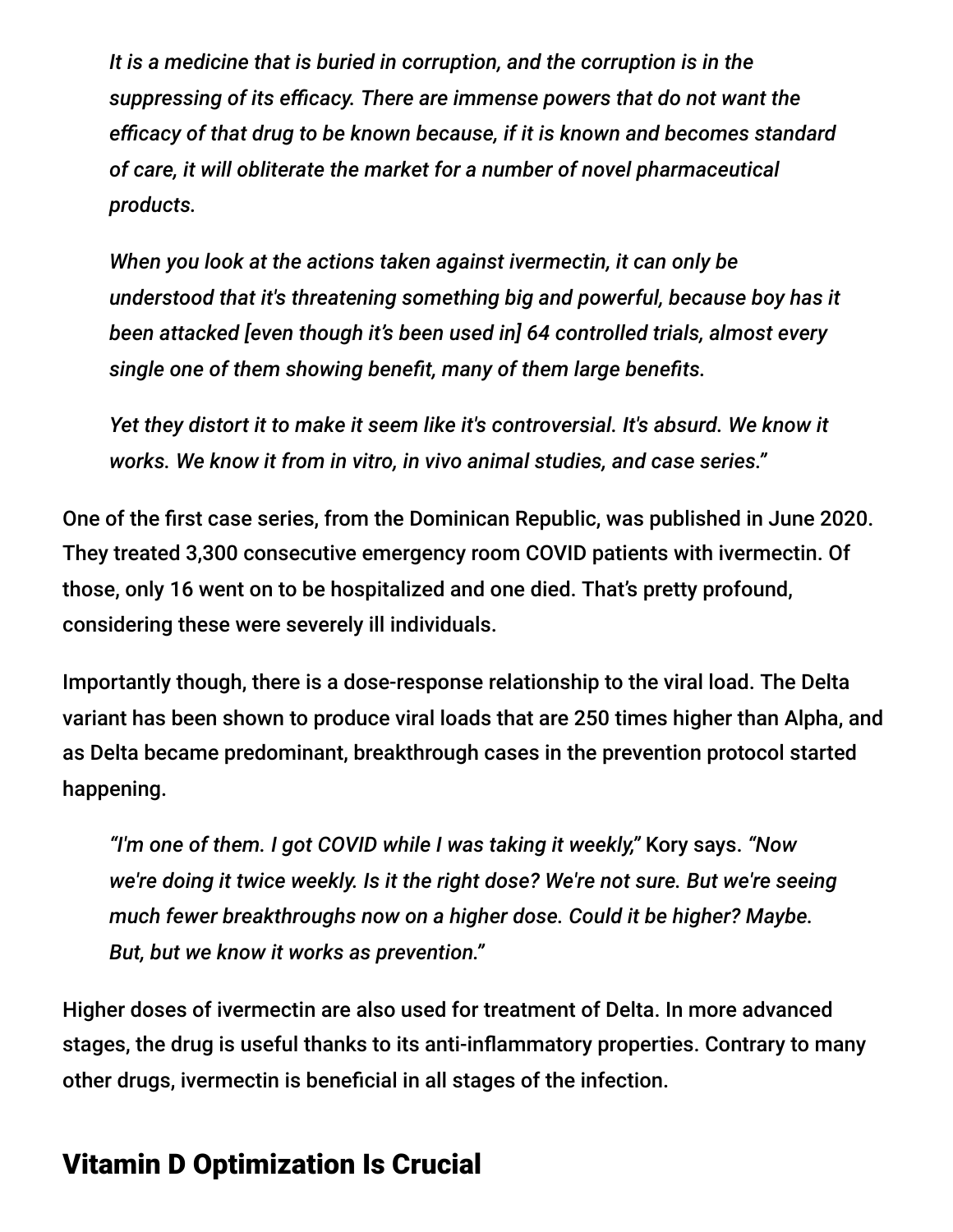Other components of the FLCC's prevention and treatment protocols include products that have either antiviral or anti-inflammatory properties, or a combination thereof, such as melatonin, quercetin and zinc, and anticoagulants such as aspirin.

# **<sup>66</sup>** If you haven't done so already, check your vitamin<br>D blood level and if it's below 40 ng/mL, start taking **D blood level and if it's below 40 ng/mL, start taking an oral supplement. Don't wait until you're sick."**

Ideally, everyone would optimize their vitamin D level before ever needing treatment for COVID. If you haven't done so already, check your vitamin D blood level and if it's below 40 ng/mL, start taking an oral supplement. Don't wait until you're sick. The medical literature suggests population-wide vitamin D optimization, to a level above 40 ng/mL, could have reduced COVID morbidity and mortality by about 80%.

*"No question,"* Kory says. *"In fact ... there was a study that came out, a huge database of patients, where they looked at patients who tested their vitamin D levels before they got ill. They estimated — and they did no fancy statistical modeling logistic regression — that at 50 ng/mL, there was zero mortality.*

*The federal government knows that vitamin D deficiency ... is ubiquitous in nursing homes [and minorities] ... So, that we didn't have a vitamin D protocol nationally is criminal. Literally, it's criminal."*

In the hospital treatment protocol, the FLCCC recommends using calcitriol, 0.5 micrograms on Day 1 and 0.25 mcg daily thereafter for six days. Calcitriol is the active form of vitamin D typically produced in your kidneys.

This is because merely taking regular oral vitamin D fails in acute conditions as it takes weeks to be metabolized to its active form. Calcitriol is the active form, so it will start to work immediately. One can also take the vitamin D, though, as eventually adequate blood levels will be reached and the calcitriol can be discontinued.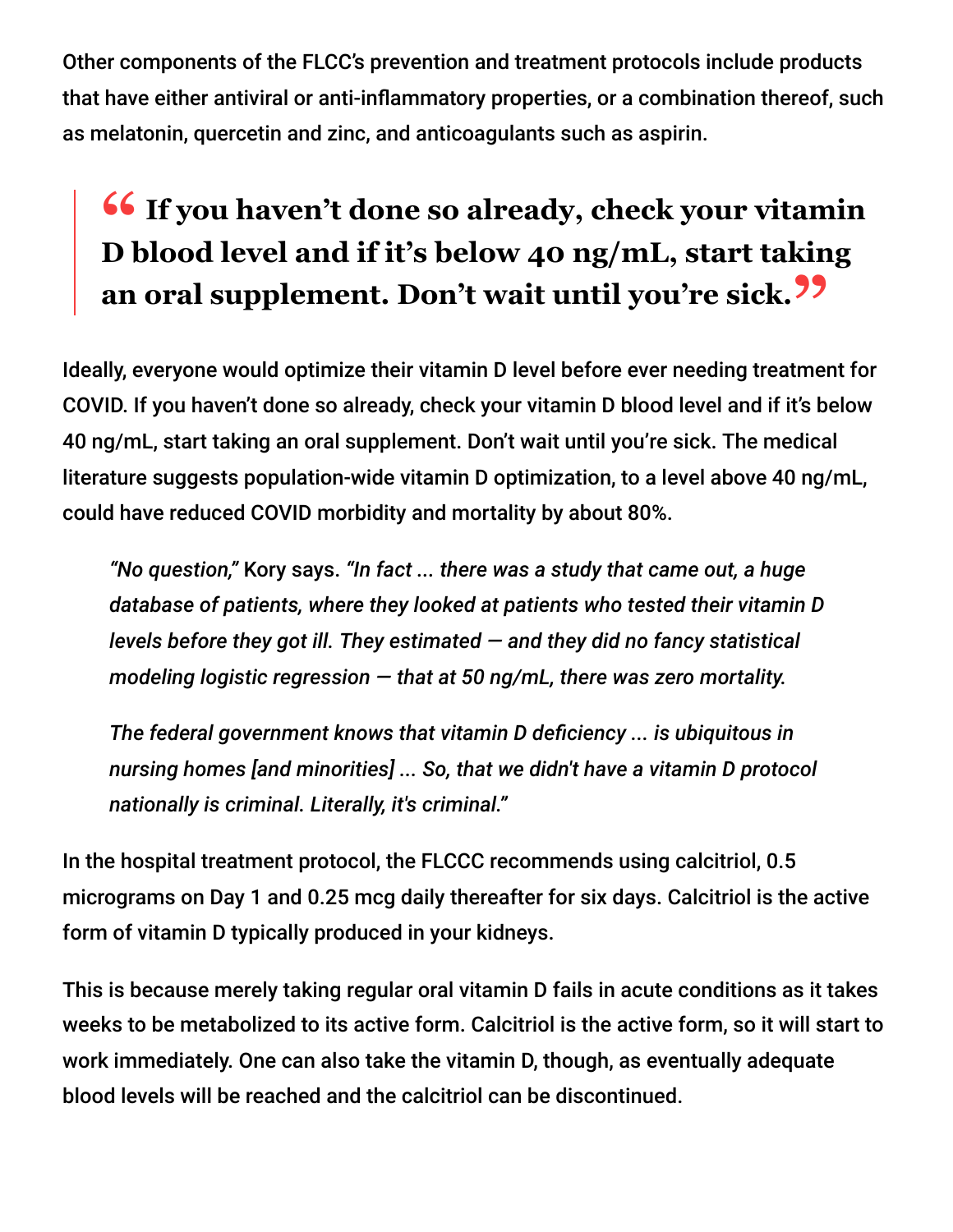#### Why Men Do Worse than Women in COVID

As mentioned earlier, the protocol also includes a number of nutraceuticals, such as quercetin and zinc. Another drug that looks promising is fluvoxamine, an antidepressant. Kory says:

*"The studies continue to pan out, and even clinically, some of my colleagues who incorporated ivermectin with fluvoxamine saw much less treatment failures. I rank it as highly effective, but it doesn't cure everybody. They saw an occasional treatment fail and they said it really disappeared once they use the combo.*

*For someone older or with more advanced disease, more comorbidities, obese patients, diabetics, I tend to throw the kitchen sink at those folks. I try to use as many elements in the protocol as I can. So there, I'll add fluvoxamine.*

*The game changer now is antiandrogens. We use spironolactone, which is a potassium-sparing diuretic, at doses above 100 mg a day. It has potent antiandrogen properties, as well as dutasteride, a 5-alpha reductase inhibitor, which also suppresses testosterone.*

*Androgens seem to be a huge potential driver of this illness, not only in terms of driving viral replication, but also in potentially aiding inflammation ... The trials on that are really, really potent ... so, we have an antiandrogen aspect. I've been using that on some of my older or more advanced disease patients. I'll add that on pretty quick."*

### Home Treatment Recommendations for COVID

While it can be difficult to find a doctor who is willing to actually treat COVID-19 with the FLCCC protocol (or any other for that matter), many of those who are willing are making full use of telemedicine.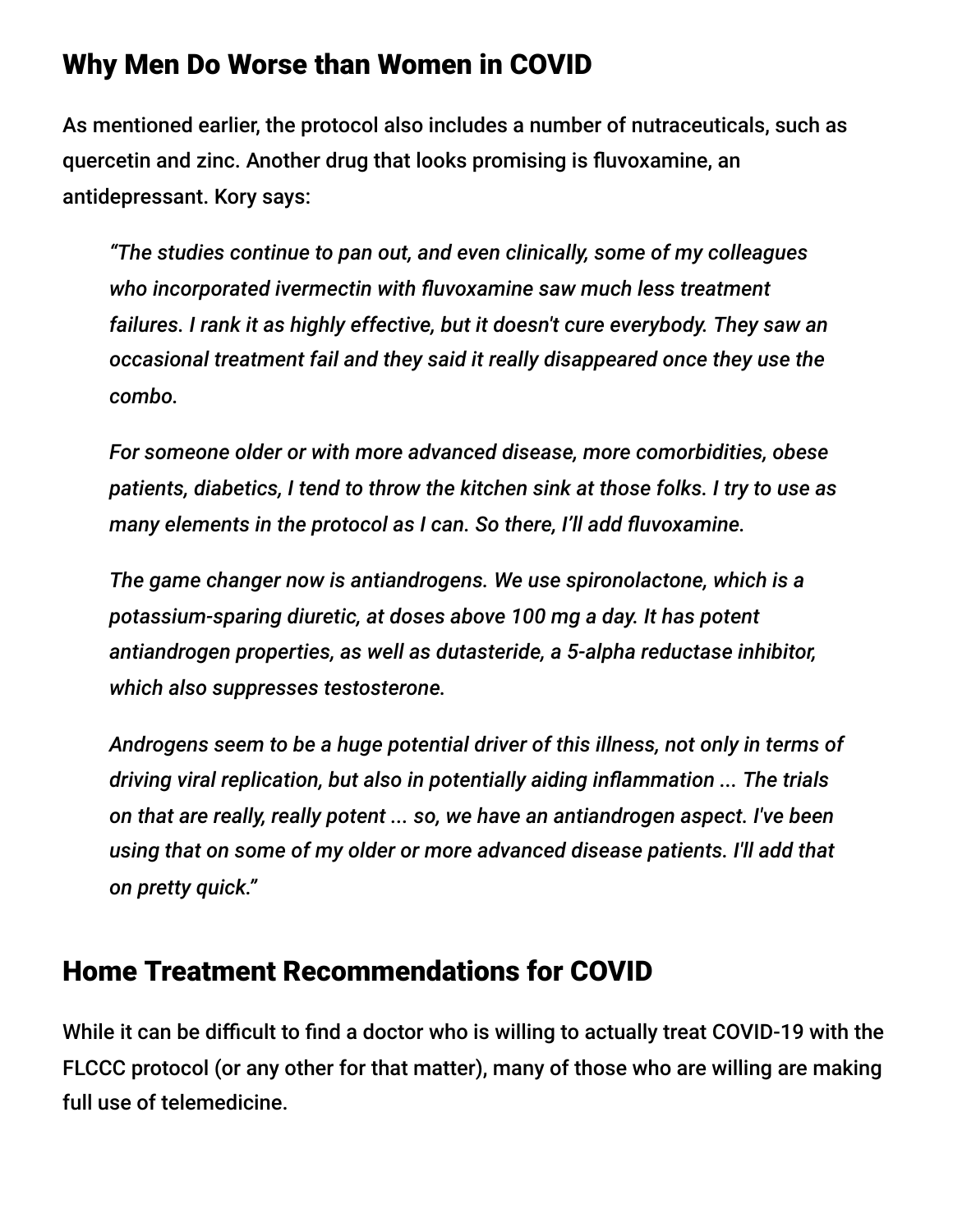You can find a listing of doctors who can prescribe ivermectin and other necessary medicines on the **[FLCCC website](https://covid19criticalcare.com/ivermectin-in-covid-19/how-to-get-ivermectin/)**. There, you can also find downloadable PDFs in several languages for **[prevention and early at-home treatment](https://covid19criticalcare.com/covid-19-protocols/i-mask-plus-protocol/)**, the **[in-hospital protocol](https://covid19criticalcare.com/covid-19-protocols/math-plus-protocol/)** and **[long-term management guidance for long-haul COVID-19 syndrome](https://covid19criticalcare.com/covid-19-protocols/i-recover-protocol/)**. Three other protocols that have great success are:

- **[The AAPS protocol](https://aapsonline.org/CovidPatientTreatmentGuide.pdf)**
- Tess Laurie's **[World Council for Health protocol](https://worldcouncilforhealth.org/wp-content/uploads/2021/09/WCH-At-Home-Treatment-Guide_30-Sept-2021.pdf)**
- **[America's Frontline Doctors](https://americasfrontlinedoctors.org/covid/treatment-options)**
- **[Dr. Peter McCullough](https://www.youtube.com/watch?v=cxmhvZ6eEI4&t=1s)**

This is a load of information to review, especially if you are fatigued and sick with COVID or have a family member struggling. So, I reviewed all the protocols and believe the FLCCC one is the easiest and most effective to follow. I've posted it below.

However, I've altered some of the dosages, and added a few more therapies that they have yet to include, such as:

Nebulize hydrogen peroxide 5 ml of 0.1% peroxide dissolved in 0.9% normal saline every hour or two. It's best to use nebulizer that plugs into the wall, as these are more effective than battery operated ones.

Intravenous ozone administered by a trained ozone physician.

NAC 500 mg twice a day.

Make sure the honey is raw honey, not normal honey from the grocery store. Raw honey can be obtained online or at a health food store.

Fibrinolytic enzymes like lumbrokinase, serrapeptidase or nattokinase, two to four tablets, two to three times a day, on an empty stomach (one hour before or two hours after a meal). This will help break down any microclots.